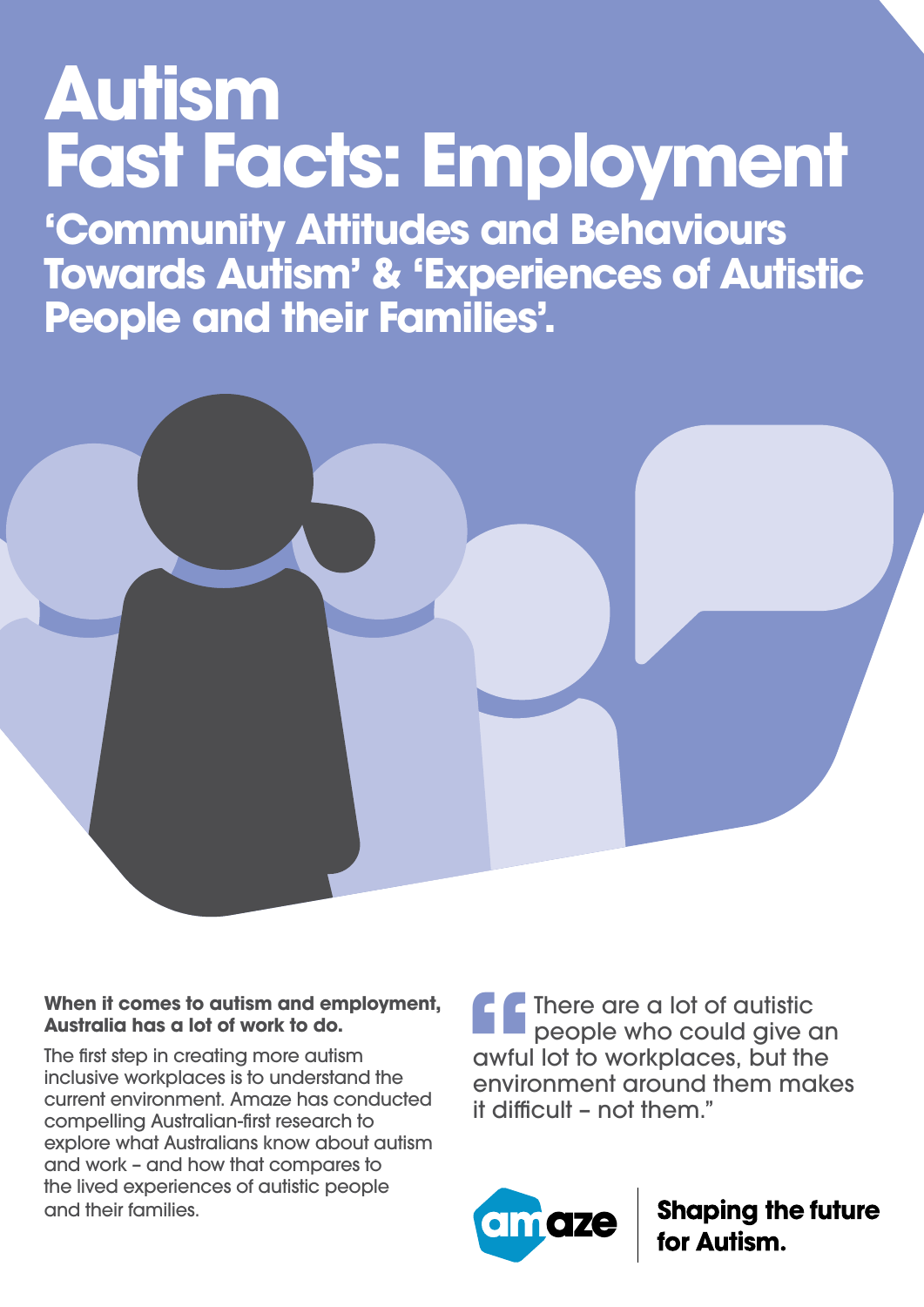# **8 things you can do to create autism friendly workplaces.**

Autistic people offer many unique strengths, skills and talents to the workforce. They can be change-makers, bringing diverse thinking and perspectives to our communities and workplaces.

" **The world needs all the talent it can get… different perspectives are desperately needed if we are to innovate our way through today's global challenges."** – Thorkil Sonne, founder of Specialisterne

Making these 8 simple changes can transform your workplace culture, drive innovation and empower autistic employees to thrive. Together, we can shape a more inclusive and engaged workforce.



#### **Get management on board with inclusion**

Inclusion is a culture – and culture building starts at the top. Autism training is vital for all managers to ensure they understand the practicalities and mindset of inclusion, and are invested in making it work long-term. Through this training, you can identify a sponsor or champion who will drive inclusion practices in your organisation, from changing up recruitment processes to implementing environmental changes.



### **Be open to change**

Being autism inclusive means being adaptive. You can start by changing up processes that may be deeply-embedded, such as recruitment. Give your managers time and space to get to know and understand their employees. Be flexible with the individual needs of your team members. Ask your autistic employees what they think needs to change and be prepared to take action. Keep the conversation going through regular, structured discussions with autistic employees.



#### **Innovate the recruitment process**

The traditional interview often only tells you about someone's capacity to communicate, be likeable and build rapport in a very stressful environment. Make your recruitment practices more inclusive by removing these barriers; work trials and practical assessments are great examples of different ways to assess autistic applicants.



### **Find the right partner**

Don't expect that you'll become autism experts overnight. Engage with an autism partner who can offer your organisation the expertise to be more inclusive, from recruitment to providing post placement support. Specialisterne Australia is an example of an autism specialist who works with organisations to identify and fill roles with the untapped talent pool of autistic people.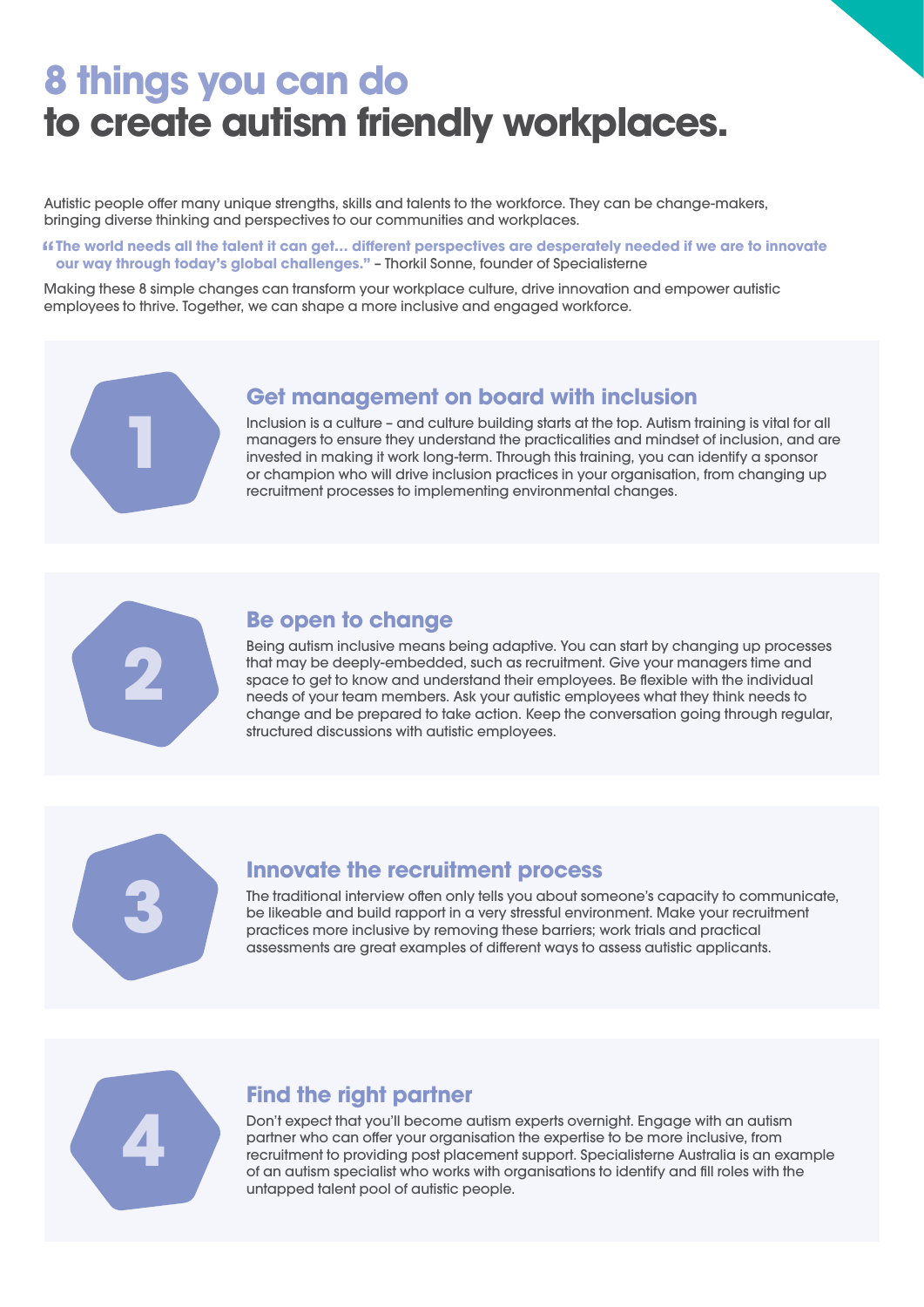**5**

# **Make adjustments**

Adjustments to create a more autism inclusive workplace often don't cost anything to implement. The most common adjustments include flexible hours, sensory considerations, providing clarity around roles and expectations, offering direct but sensitive feedback and providing routine.



## **Create support structures**

Having an internal support structure will mean long-term success for the employees and managers. Simple ways you can support new autistic staff are to set them up with a 'buddy' within their team and a mentor from outside of their team; and provide regular feedback and reassurance to reduce anxiety and ensure they feel valued.



# **Don't make assumptions**

Each autistic individual has different skills, perspectives and support needs, just as every human being does. Employers should get to know each individual as an individual. It's important to understand autism – but it's even more important to understand the person. When your employee feels understood and supported, they can thrive.



# **Believe in the value of autistic employees**

While every autistic person is different, autistic individuals often have a strong work ethic, high attention to detail, innovative problem solving and low error rates in their work. Look at each autistic individuals' strengths first – understand how those strengths can benefit your organisation, and what you need to change within your workplace to empower an autistic employee to achieve.

For more information on these adjustments and how you can make workplaces autism-friendly, visit onethingforautism.com.au

Amaze is proud to partner with Specialisterne Australia to develop this list of practical adjustments. Find out more, including how Specialisterne Australia can help your workplace become more autism inclusive, by visiting au.specialisterne.com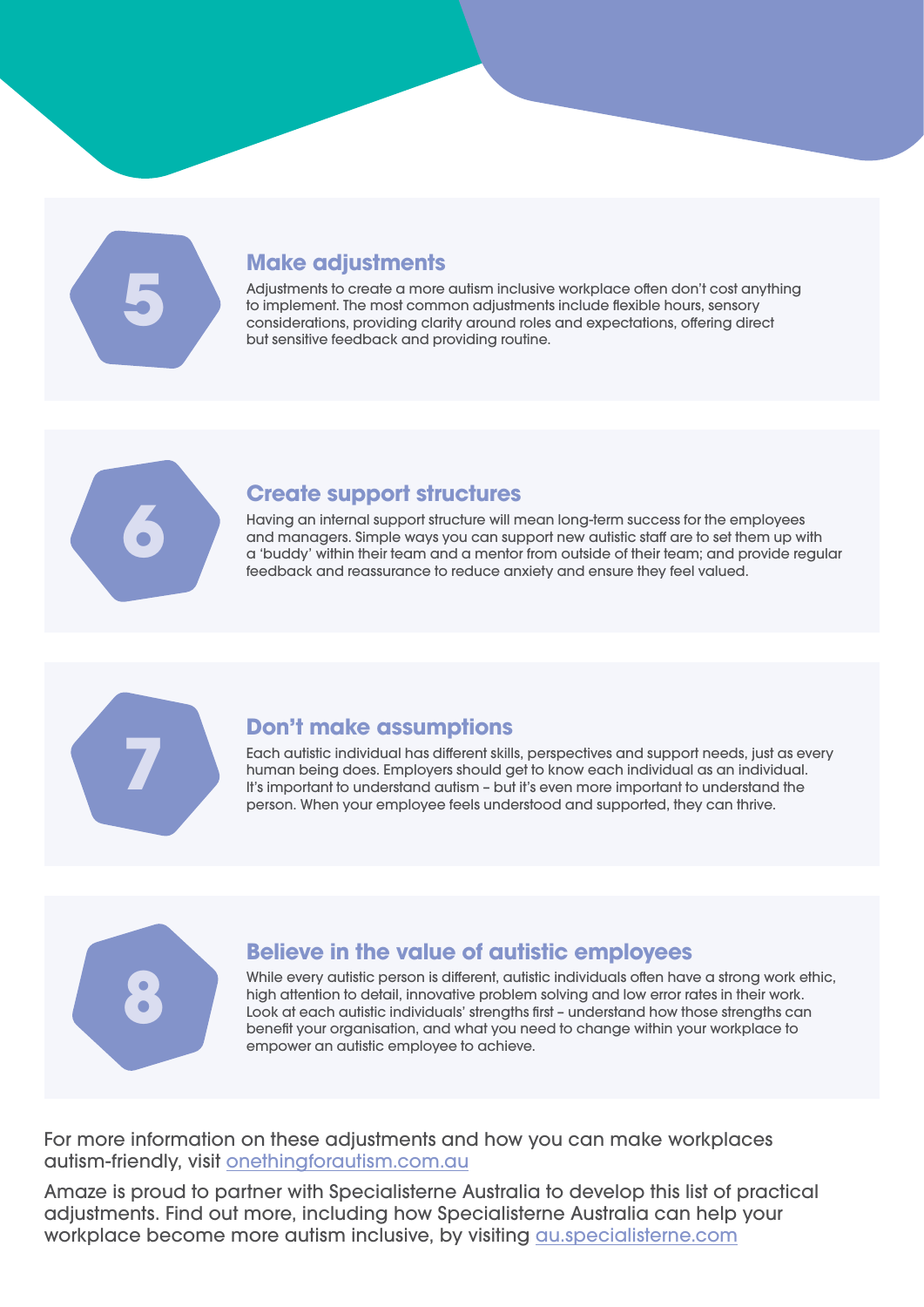# **Understanding autism and work**

For autistic people, the most significant barrier to employment is employer attitudes – perceived myths, misconceptions and stigma around autism.

To better understand this challenge and what needs to

change, we asked neurotypical Australians what they know about autistic people and work, and autistic people about their employment experiences.

**What did we find?**



Australians would be **concerned if an autistic person was appointed as their boss**



of Australians would **expect to receive training about autism if one of their colleagues was autistic**



**T** When people think of disability discrimination, they think of physical or intellectual capacity... It's hard to tell someone that they're discriminating against you on the basis of your social abilities." capacity… **It's hard to tell someone that they're discriminating against you on the basis of your social abilities."**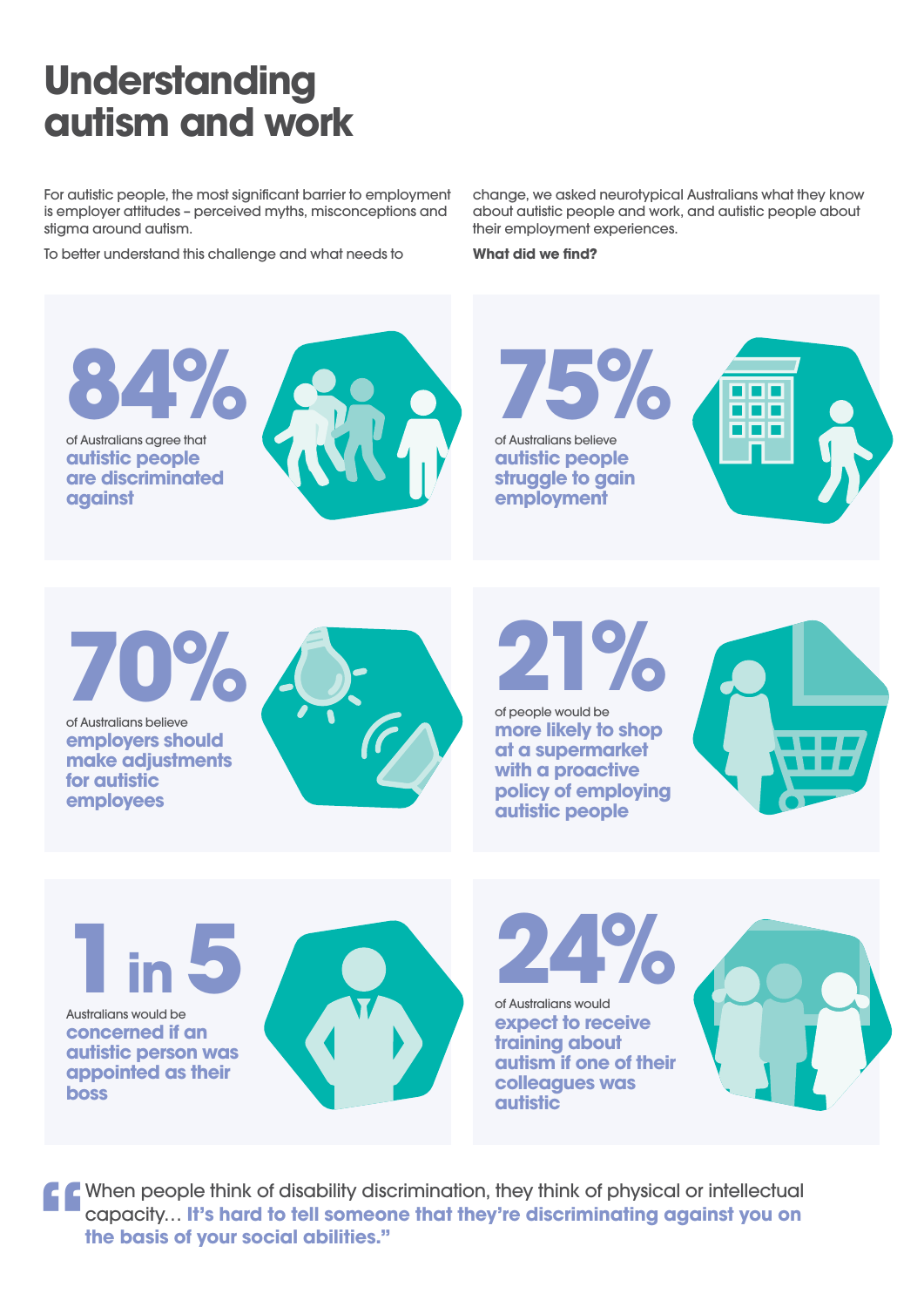**"** I worry that people will google autism and see things like 'communication deficit'… **then they'll see me through those symptoms"** 

**1 was bullied more in the workplace than I ever was at school...** people haven't understood or liked my way of being" understood or liked my way of being"



**45%** of autistic people report that **their skills are higher than those required to perform their current job** 



**20%** of autistic people report that **they have lost a job due to their autism** 



**"** A big challenge is feeling like I need to mask my autism to be able to keep my job.<br> **That's a lot of pressure" That's a lot of pressure"**